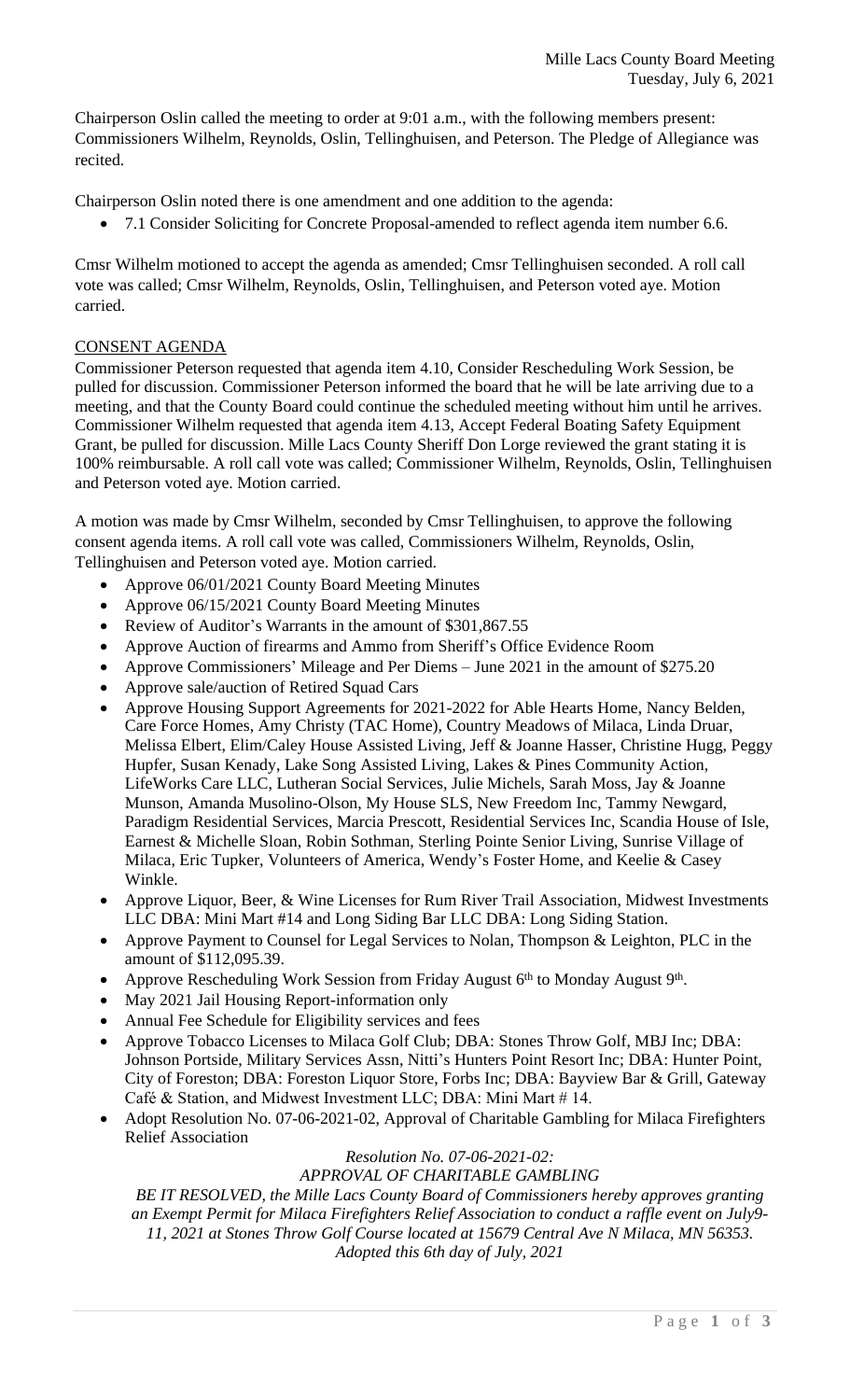Execute CD4 settlement Agreement in the amount of \$3,750 with Miranda Caflisch.

## HOLD PUBLIC HEARING REGARDING CHANGES TO SSTS ORDINANCE

Environmental Resources Technician Dilan Christiansen gave an overview and reviewed the various changes proposed to the Subsurface Sewage Treatment System (SSTS) ordinance. Commissioner Wilhelm motioned to open the public hearing at 9:08 am regarding the changes to SSTS ordinance. Commissioner Reynolds seconded. A roll call vote was called; Commissioners Wilhelm, Reynolds, Oslin, Tellinghuisen and Peterson voted aye. Motion carried.

Christopher Jopp, 13327 140<sup>th</sup> Street Milaca stated that septic bids he received were between \$18,000-\$22,000 due to the requirements of the current ordinance, including that any property surveyed after 2018 needs a 140ft mound. Jopp stated that voting in favor of the changes to the ordinance will save him and future residents money.

Commissioner Peterson motioned to close the public hearing at 9:12 am. Commissioner Tellinghuisen seconded. A roll call vote was called; Commissioners Wilhelm, Reynolds, Oslin, Tellinghuisen and Peterson voted aye. Motion carried.

### CONSIDER APPROVING AND ADOPTING SSTS ORDINANCE

Commissioner Peterson motioned to approve Adopting SSTS Ordinance, Commissioner Reynolds Seconded. A roll call vote was called; Cmsr Wilhelm, Reynolds, Oslin, Tellinghuisen, and Peterson voted aye. Motion carried.

### AWARD BID FOR THE REPAIR OF COUNTY DITCH 2

Environmental Resources Technician Dilan Christiansen reviewed the bids from Novco, Inc. of Elk River in the amount of \$412,555.00 and Land Pride Construction, LLC of Paynesville MN in the amount of \$440,987.53. Discussion took place regarding who should be liable for the culverts, the township or the county. Christiansen recommended awarding the bid to Land Pride Construction, LLC due to Novco, Inc. not providing references and stated that all experience to date is on private drainage systems. The Engineer was unable to confirm their competency to complete the work. Commissioner Reynolds asked if the contractor would have any liability. Christiansen stated he would review the contract. Commissioner Wilhelm made the recommendation of assisting the townships at 25% of the township's costs, in addition to the County's cost, and allow the township to "piggy back" onto our bonding for the project. Commissioner Oslin stated that our bond attorneys should be contacted to confirm if this was a possibility. Further discussion took place regarding the bids and amounts. The Board requested having Rinke Noonan review the contract and to review the designed culvert installation. Commissioner Wilhelm motioned to table Award Bid for the Repair of County Ditch 2 until the 07/20/2021 Regular Board Meeting. Commissioner Tellinghuisen seconded. A roll call vote was called; Cmsr Wilhelm, Reynolds, Oslin and Tellinghuisen voted aye. Commissioner Peterson voted Nay. Motion carried.

### CONSIDER SERVICES AGREEMENT FOR COUNTY DITCH 2 REPAIR

Environmental Resources Technician Dilan Christiansen reviewed the agreement. Christiansen stated the cost would be \$48,500 and County will bond for the project, and the cost will be assessed to the landowners. Commissioner Wilhelm motioned to approve Service Agreement with Houston Engineering for Construction Management of County Ditch 2 Repair. Commissioner Reynolds seconded. A roll call vote was called; Cmsr Wilhelm, Reynolds, Oslin, Tellinghuisen, and Peterson voted aye. Motion carried.

#### CONSIDER RESOLUTION 07-06-2021-01, APPOINT A COUNTY RECORDER

Human Resources Coordinator Karly Fetters reviewed the resolution and introduced Brandon Reinking as the potential County Recorder. Commissioner Wilhelm motioned to adopt Resolution 07-06-21-01, Appoint a County Recorder. Commissioner Reynolds seconded. A roll call vote was called; Cmsr Wilhelm, Reynolds, Oslin, Tellinghuisen, and Peterson voted aye. Motion carried.

*Resolution No. 07-06-21-01*

# *APPOINTMENT OF COUNTY RECORDER*

*WHEREAS, Minnesota Statute 375A.01 provides for the Mille Lacs County Board of Commissioners of the State of Minnesota to fill the office of County Recorder by appointment; and WHEREAS, on February 16, 2021, the Mille Lacs County Board of Commissioners accepted the resignation of Michele McPherson as Land Services Director/County Recorder effective on*